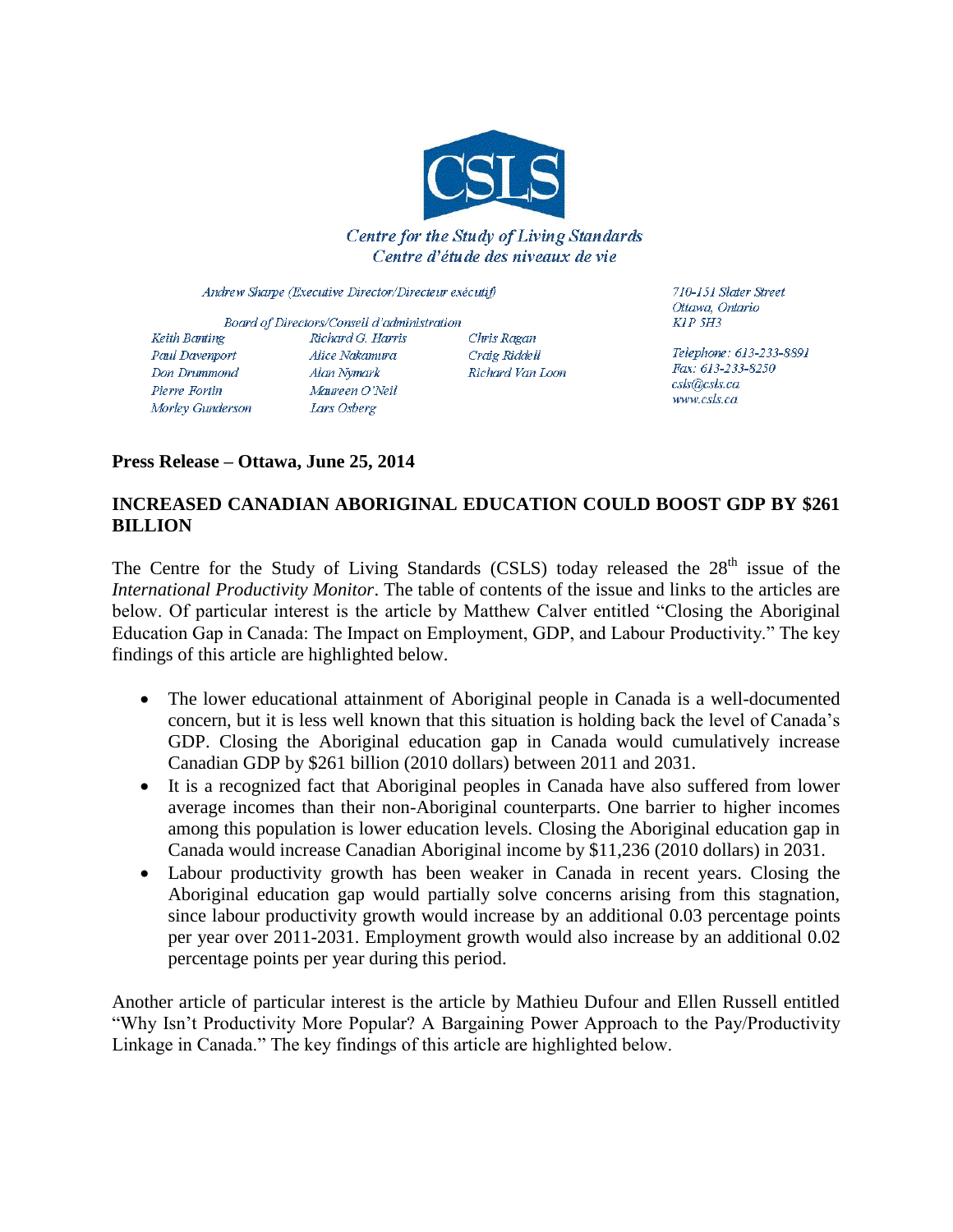- Pro-productivity policies in Canada are not a popular topic and politicians avoid using the P-word.
- This article suggests that this may be because the link between productivity and wages in Canada is becoming less robust over time.
	- o Canadian real income has increasingly lagged behind productivity growth. By 2011, average labour income per hour was \$32.20 (2011 dollars), while it would have been \$36.97 if it had followed average productivity growth since 1961; instead the \$4.77 went to employers.
- Surprisingly, the article argues that the link has been undermined by productivity policies themselves: public policies that sought to promote productivity growth may have unknowingly contributed to the erosion of worker bargaining power, subsequently reducing workers' capacity to benefit from productivity growth.

## **International Productivity Monitor**

**Number 28, Spring 2015**

[Masthead](http://www.csls.ca/ipm/28/masthead.pdf)

[Table of Contents](http://www.csls.ca/ipm/28/toc.pdf)

[Editor's Overview](http://www.csls.ca/ipm/28/editorsoverview.pdf)

**Marshall Reinsdorf**

[Measuring Industry Contributions to Labour Productivity Change: A New Formula in a Chained Fisher Index](http://www.csls.ca/ipm/28/reinsdorf.pdf)  **[Framework](http://www.csls.ca/ipm/28/reinsdorf.pdf)** 

**Matthew Calver**

[Closing the Aboriginal Education Gap in Canada: The Impact on Employment, GDP, and Labour Productivity](http://www.csls.ca/ipm/28/calver.pdf)

**Mathieu Dufour and Ellen Russell**

[Why Isn't Productivity More Popular? A Bargaining Power Approach to the Pay/Productivity Linkage in](http://www.csls.ca/ipm/28/dufouretal.pdf)  [Canada](http://www.csls.ca/ipm/28/dufouretal.pdf)

**Jianmin Tang**

[Employment and Productivity: Exploring the Trade-off](http://www.csls.ca/ipm/28/tang.pdf)

**Gilbert Cette, Christian Clerc and Lea Bresson**

Contribution of [ICT Diffusion to Labour Productivity Growth: The United States, Canada, the Eurozone, and](http://www.csls.ca/ipm/28/cetteetal.pdf)  [the United Kingdom, 1970-2013](http://www.csls.ca/ipm/28/cetteetal.pdf)